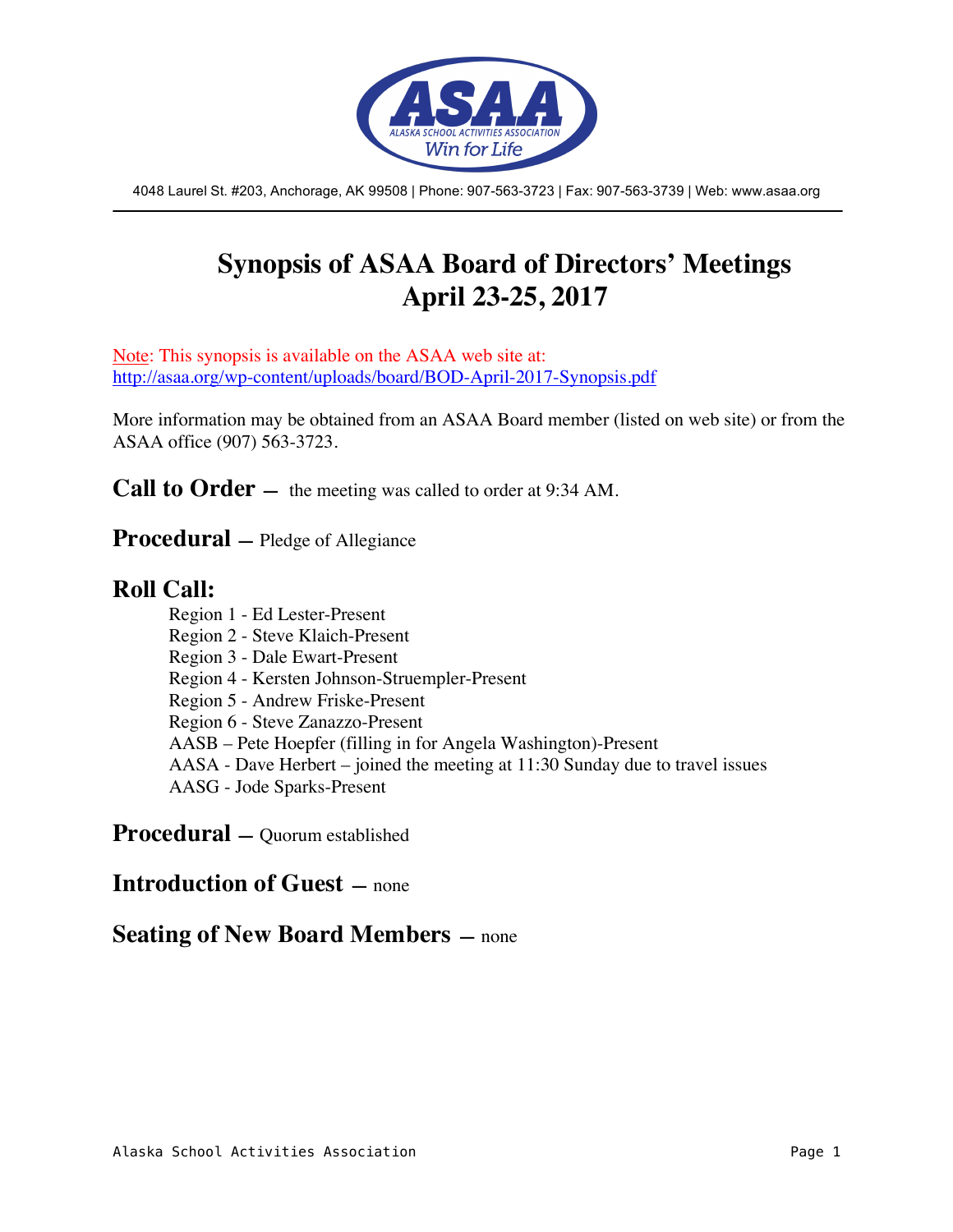

# **Ordering and Approval of the Agenda and Consent Items –**

ED added: Item 8m – Juneau Co-op Request Reg. 5 added: Item 8n – Basketball Start Date ED added to Item 8o – Gold Lifetime Passes

Motioned "to approve the consent items and agenda with additions to New Business" Motioned by Region 5, seconded by Region 1 (Carried - Unanimous Consent)

# **Public Comments on Agenda and Non-Agenda Items –**

### **a. Sunday – April 23** *(***1:00 p.m.)**

### **The following addressed the Board during public comment:**

- Sean Dusek, Superintendent of the Kenai Peninsula—Thanked the Board for coming to Homer for the Spring Meeting and for all they do to promote and support activities. Suggested to ASAA to increase it's Social Media focus as a way to highlight student achievement. Also spoke to the Board about the need to make possible changes to help schools be able to afford to operate activities. Mr. Dusek expressed the Kenai Peninsula Borough School District's desire to host state events, particularly Division II and III football.
- Chris Perk, Activities Director, Homer High School— Spoke to the Board about concerns with the lengths of some of the seasons. Additionally, the need to clarify the rules in wrestling as pertaining to forfeits.

•

### **Tuesday – April 24 (1:00 p.m.)**

• No Public Comment

### **Reports –** The Board of Directors heard the following reports:

- Board Members
- State Tournaments
- Finance Committee
- Student Government
- Officials/Coaches
- Sponsorships/Marketing/Promotions
- Play for Keeps, Win for Life/Hall of Fame
- Executive Director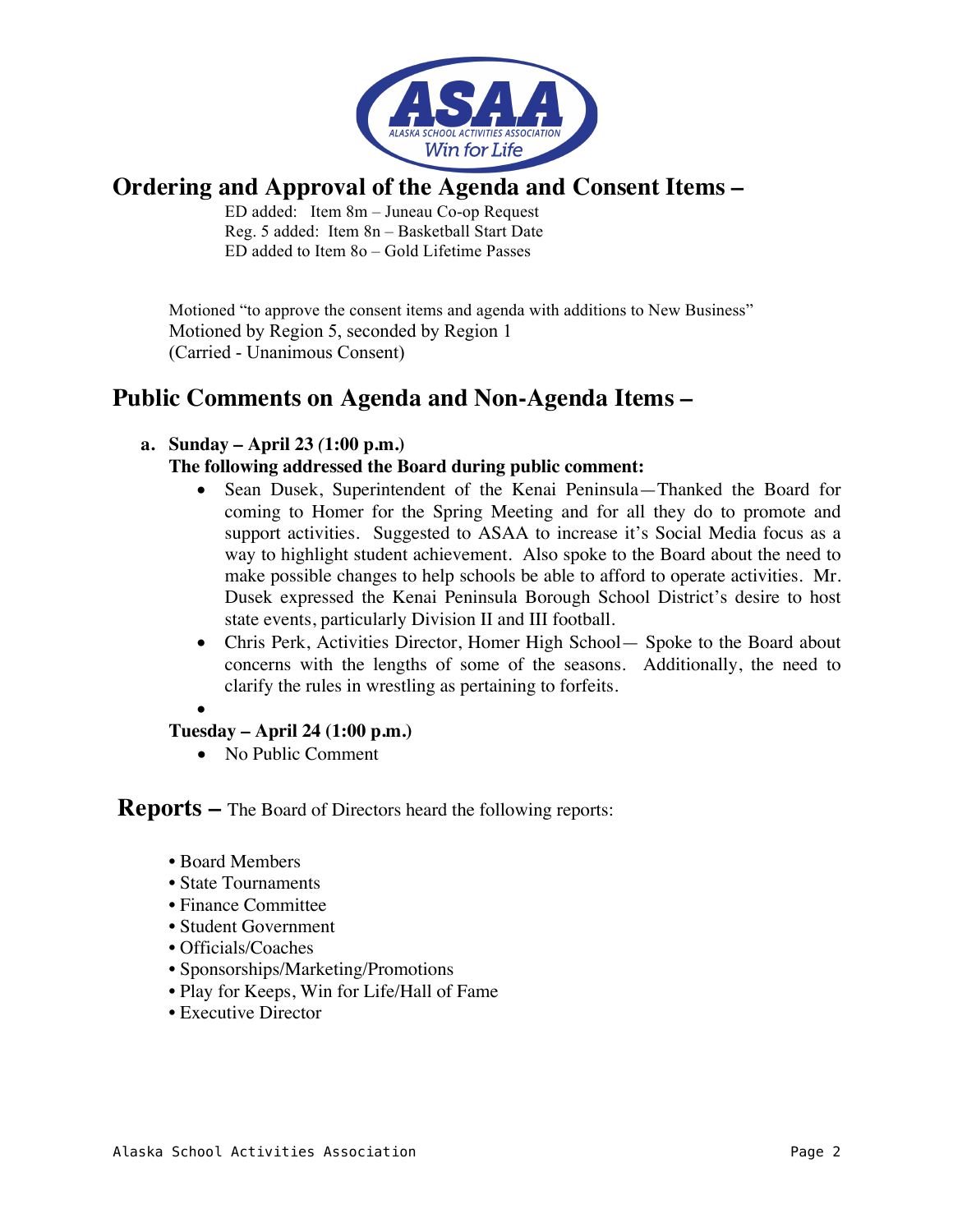

## **Consent Items –**

- a. Approval of Minutes of February 2017 Board Meeting Minutes
- b. Wavier Report
- c. Out-of-State Travel
- d. Contest Ejection Report
- e. Financial Report
- f. Cooperative Schools Report
- g. Endowment Report
- h. Eighth Grade Student Eligibility Request Report

### **Action Items and Board Directives –** The Board of Directors took action as follows:

➣ **3A Volleyball Berths:** took action to change the 3A volleyball berths to as follows:

Automatic Berths: Aurora conference-2, Southcentral-2, Southeast-1 and Western-2.

The ASAA will decide the  $8<sup>th</sup>$  qualifier from third place teams from the Aurora, Southcentral and Western and second place team from the Southeast. The criteria for the decision will be:

- 1. Head to Head matches
- 2. Head to Head sets
- 3. Common Opponents match record
- 4. Common Opponents set record
- 5. Matches won against other state 3A qualifiers
- 6. Overall match record percentage v. 3A schools

Motioned by Region 5, seconded by Region 1 (Motioned carried 6-2)

> (Y-Region 1, Region 4, Region 5, Region 6, AASA, AASB) (N-Region 2 and Region 3) (Abstain-AASG)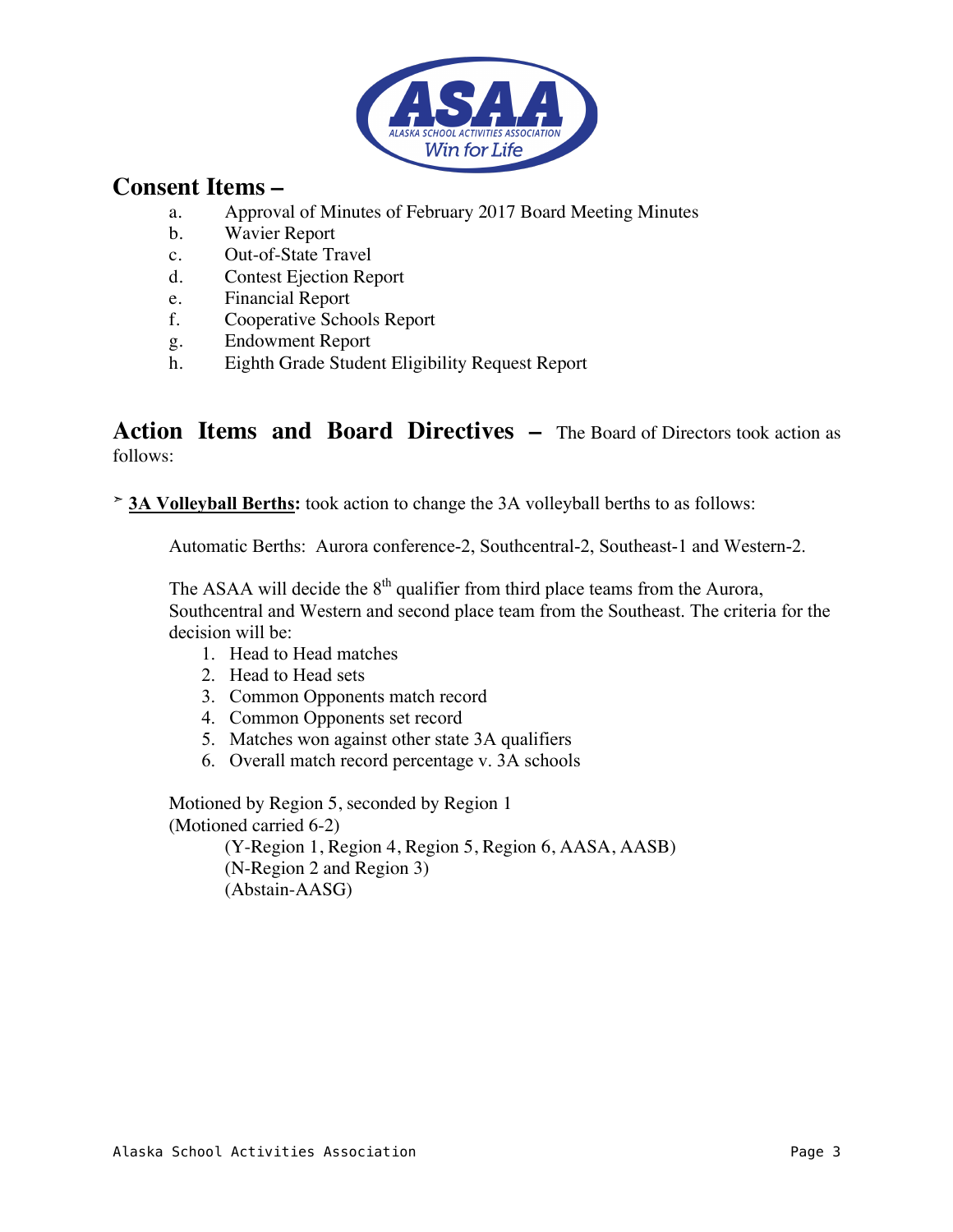

➣ **Out of Season Contact Policy:** took action to change the "Open Facility Policy" to the following:

### A. Open Facility Policy

Individual Instruction (coaching) is acceptable on a three to one basis, i.e. three athletes per coach(es). This means that one or more coaches could instruct up to three athletes (in no cases can the instruction involve more than three athletes, i.e. two coaches working with six athletes) in the activities of:

basketball, bowling, cross country, gymnastics, hockey, Nordic ski, rifle, swim & dive, tennis, track & field, and volleyball

Individual Instruction (coaching) is acceptable on a 4 to one basis, i.e. four athletes per coach(es). This means that one or more coaches could instruct up to four athletes (in no cases can the instruction involve more than four athletes, i.e. two coaches working with eight athletes) in the activities of:

baseball, cheer, flag football, softball and wrestling

Individual Instruction (coaching) is acceptable on a seven to one basis, i.e. seven athletes per coach(es). This means that one or more coaches could instruct up to seven athletes (in no cases can the instruction involve more than seven athletes, i.e. two coaches working with fourteen athletes) in the activities of:

football and soccer

Motioned by Region 4, seconded by Region 3 (Carried - Unanimous Consent)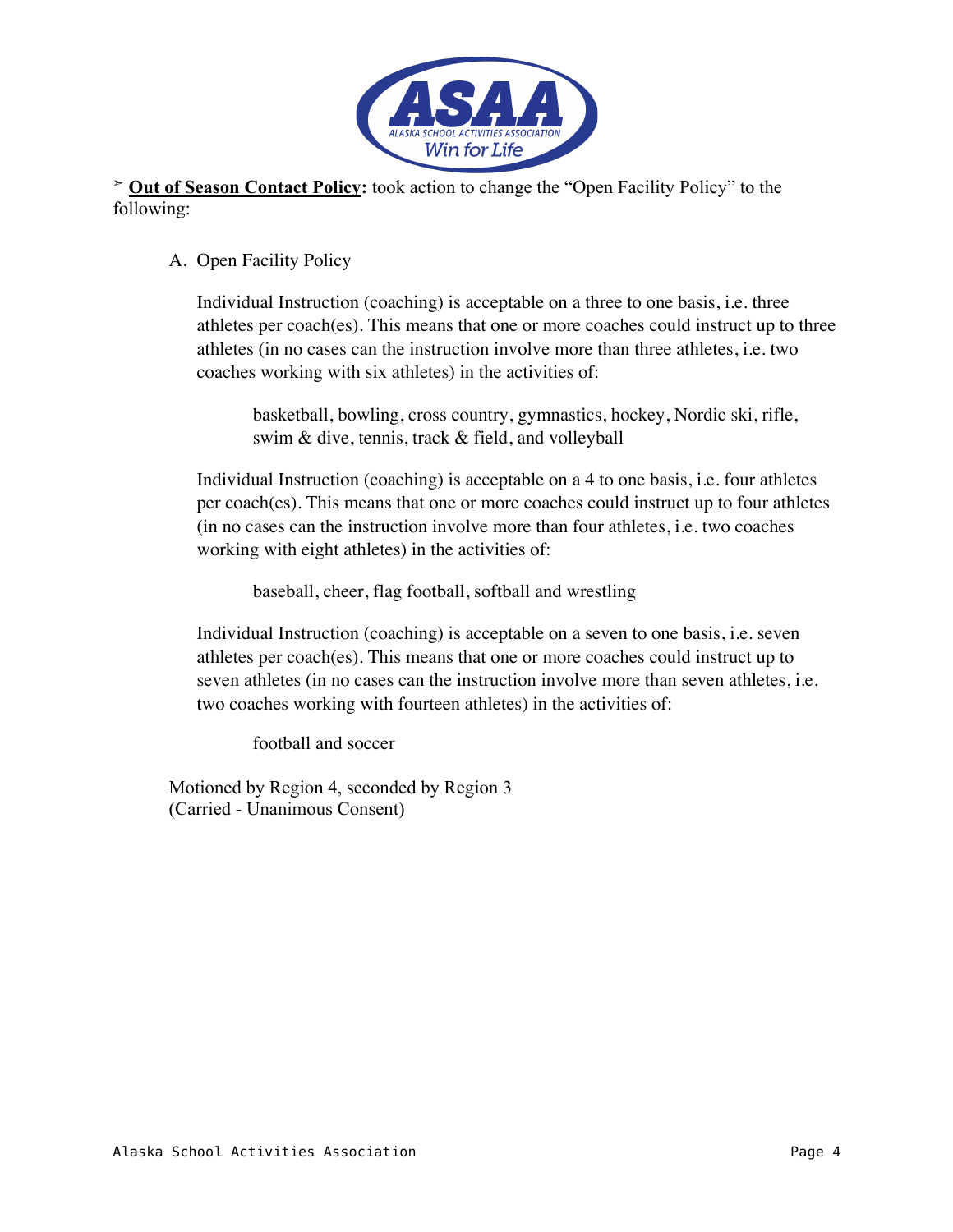

➣ **Article 7 Section 6 Bylaw Change** took action revise change the Article 7 Section 6. D Bylaw to read:

> D. Penalty: The following penalties assume that a school is in good standing and has not been warned or is not under other penalty at the given time. A school under warning or other penalty status may be assessed additional penalties than those listed below, up to and including suspension from the Association.

Out-of-Season Practice/Play:

1. First Offense: School receives warning and the head coach receives a suspension of games equaling the number of days of the violation. If Association determines that the violation involved intentional conduct by a school representative, probation for one school year and the head coach receives a game suspension for three times the length of the infraction.

2. Second Offense: The head coach receives a suspension for one school year and the school will receive a fine of \$200 minimum.

Motioned by Region 2, seconded by Region 5 (Carried - Unanimous Consent)

➣ **Supplemental Hockey Rules:** took action revise the supplemental hockey rules to as follows:

Supplemental Rules

It is the intent of these supplements to the National Federation rules that suspensions will be served beginning with the next scheduled game at the level at which the violation occurred and that no suspended player or coach is permitted to return to play until the suspension has been served.

School administrators should address repeated violations of poor sportsmanship at the school level. Whenever a player appears before the school administration, the coach is expected to accompany him/ her.

1. The school of a team receiving a total of 15 penalties in any one game will receive the following penalty:

- First offense during season \$250 fine
- Second offense during a season \$500 fine
- Third offense during a season \$1,500 fine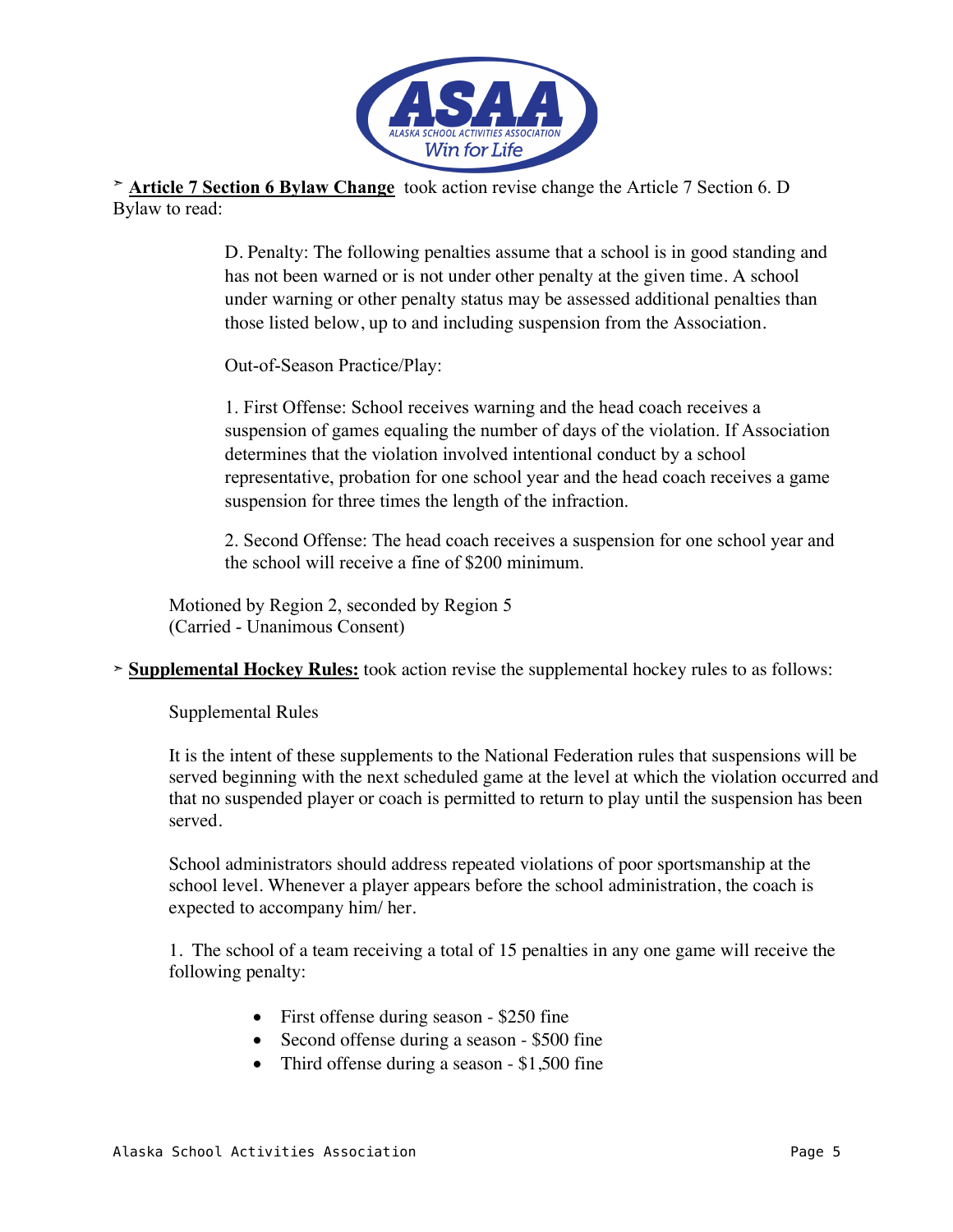

2. A player receiving a second game misconduct in a season will receive a one game suspension to be served at the next scheduled game. A school administrative review will be held.

A player receiving a third game misconduct in a season will receive a two game suspension and will be required to attend a review before the school administration where further disciplinary measures will be determined, before returning to play.

3. When a player is penalized with a game misconduct, game disqualification or any other suspension in the last contest of the season, the school is advised of the incident and asked to take appropriate disciplinary action.

4. ASAA provides a reporting form requiring game officials to report any major penalties, game misconduct, game disqualification or suspensions and the circumstances involved. At the end of the game, the game official is required to submit the completed form to ASAA within 24 hours. ASAA then will send the Official's report to the  $school(s)$  involved. Schools are required to submit a copy of the School Contest Ejection Form to the ASAA office within 24 hours.

5. Fighting in interscholastic activities is a serious offense. Since interscholastic activities are an extension of the school, schools should hold their students to the same behavior standards during interscholastic competition as they do at school.

6. A student who dual-participates in tryouts or practices for a competition team and a school team are in violation of the non-school participation rule and is considered ineligible for the remainder of the season. The school is subject to penalty under Article 12, Section 1, if the school or a member of its coaching staff knowingly permitted the student to play in a high school game after violating the dual participation rule.

#### ASAA Adopted Overtime Policy

All regular season games (non-tournament) shall adhere to NFHS Rulebook.

All games in Regional and State Tournament will be played as follows, with the exception of the State third and fourth place games at State, in which one overtime period will be played. This will be a sudden victory overtime.

- At the end of regulation, one 8-minute overtime period will be played.
- If still tied, the ice will be resurfaced and the teams will play two overtime periods of 8 minutes each with a 3-minute break between periods.
- If still tied, the ice will be resurfaced again and the teams will continue to play in this pattern until a winner is decides.
- The team scoring first goal is declared the winner.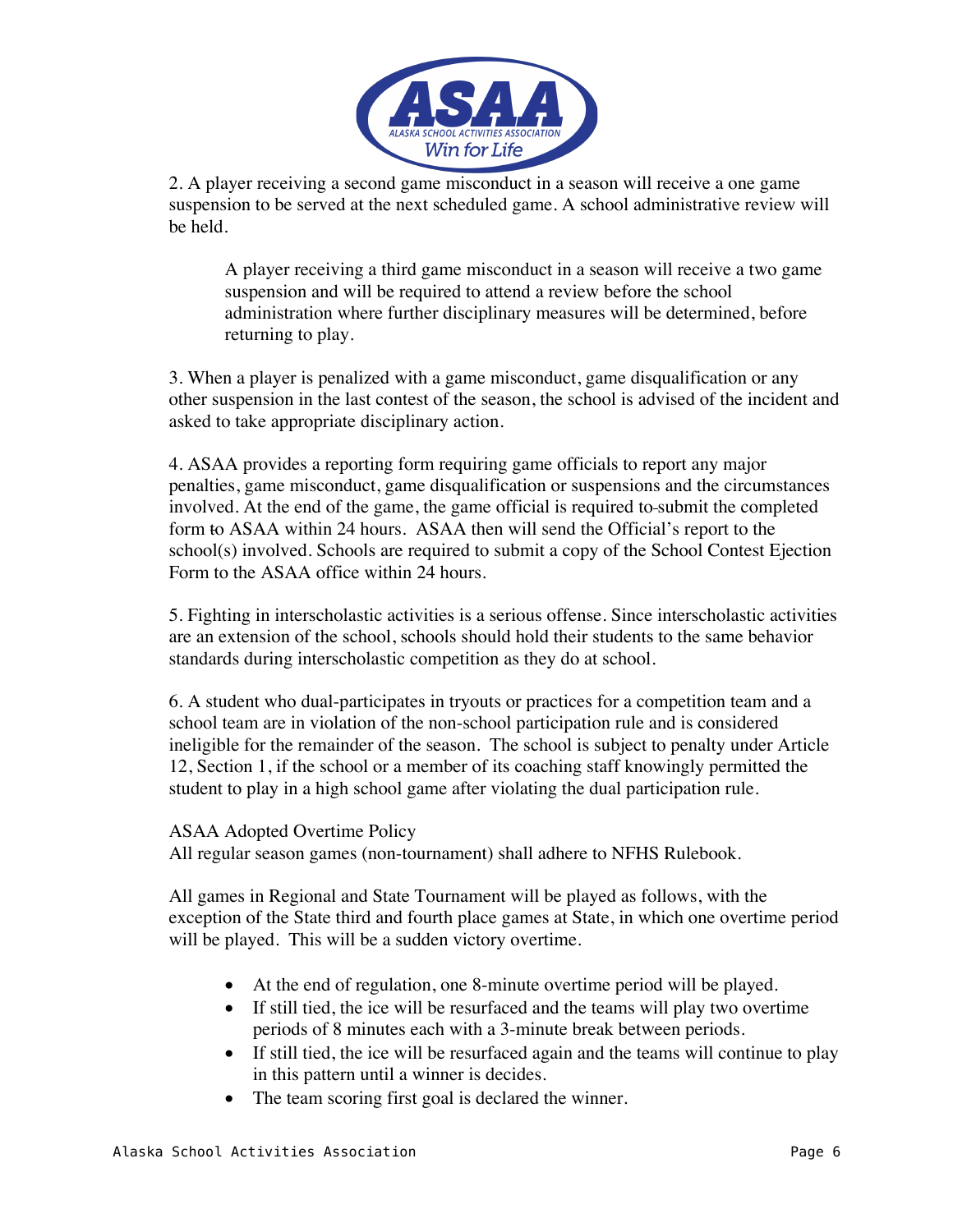

• No shootouts are allowed in any Regional or State Tournament game.

Motioned by Region 3, seconded by Region 4 (Carried - Unanimous Consent)

➣ **Roster Limits:** took action revise the Article 7 Section 11.A bylaw Team Roster Size limits for State Championship to read:

#### **Article 7 Section - Section 9 - Team Roster Size limits for State Championships**

- A. In order to promote fairness and the "level playing field" concept, the Association has established maximum team roster size limits for players in uniform for the following state tournament championships:
	- Baseball 18
	- Basketball 12
	- Cross-Country Running 7
	- Nordic Ski 6
	- Division I football (semi & final playoffs) 65
	- Division II and III Football (semi & final playoffs) 48
	- Hockey 20
	- Soccer 22
	- Softball 18
	- Volleyball 12

Motioned by Region 4, seconded by Region 3 (Motioned carried 6-2) (Y-Region 1, Region 3, Region 4, Region 6, AASA, AASB, AASG) (N-Region 2 and Region 5)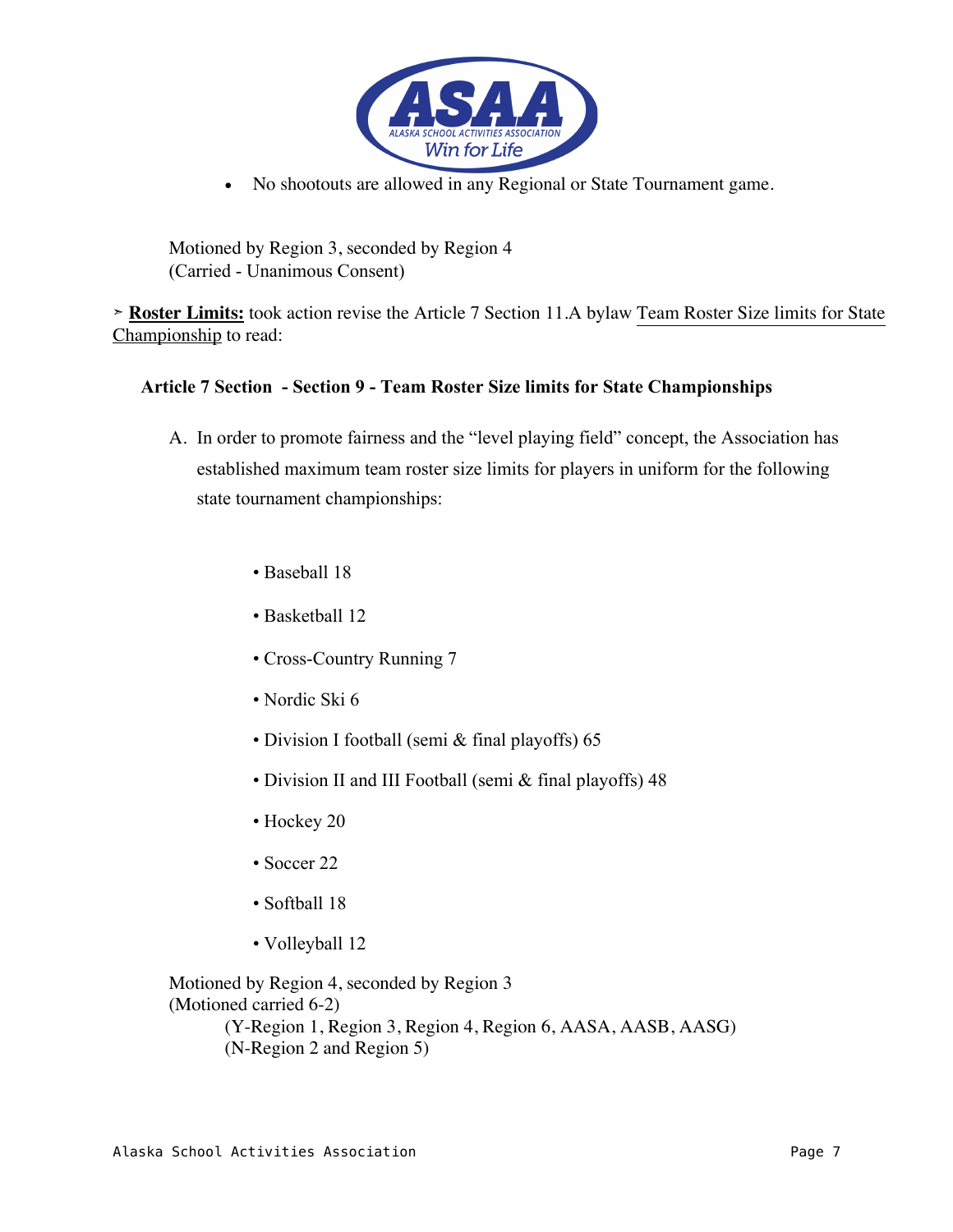

**➣ State Championship Passes Policy** took action to adopt the following as the State Championship Pass Policy:

Each participating school will be issued passes for state championships.

A. Coaches:

To qualify for a Coach's pass, the coach must currently meet all criteria required by the Article 10 Section 1 bylaw and be listed on the school's sport specific master eligibility list. Additionally, the coach must have been part of the program all season. The bench/sideline numbers will not increase regardless of the number of passes issued. At all times, coaches must wear or have on their person, their pass while on the bench or sideline. If not, the school will be fined \$25 by ASAA championship staff.

B. Participant Passes: Passes for state championships participants are based on the submitted state qualifiers for competition. Participant passes will not exceed the amount of the sport/activity state roster limit. Managers will be considered individual participants. Basketball sideline cheer passes are based on the submitted varsity roster and will be considered individual participants. All participants must be listed on the school's master eligibility list. At all times, participants must wear or have on their person, their pass while on the bench or sideline unless in uniform. If not the school will be fined \$10 by ASAA championship staff.

C. Administration Pass: One pass will be provided for your school's administrator. There is no charge for this pass. The school administrator should check in at the event entrance or with an ASAA staff member upon arrival to receive their pass.

D. Extra Passes: Extra passes may be allowed for state championships. Schools may acquire extra passes for injured players, statistics, video or chaperones. Not all passes will allow bench access and the bench/sideline numbers will not increase regardless of extra passes issued. Review the sport specific policies and procedures for the bench size. When having to purchases extra passes, the teams can pay cash or ASAA can bill the school ONLY with approval from the athletic director/principal.

E. Adult Medical Passes: Schools medical team members must check in with ASAA staff or ASAA Medical Staff at the state championship site prior to competition to receive a medical pass.

All passes are non-transferable and will be confiscated if used fraudulently. Coach and Administration passes allow access into the State Championship Hospitality Room when available.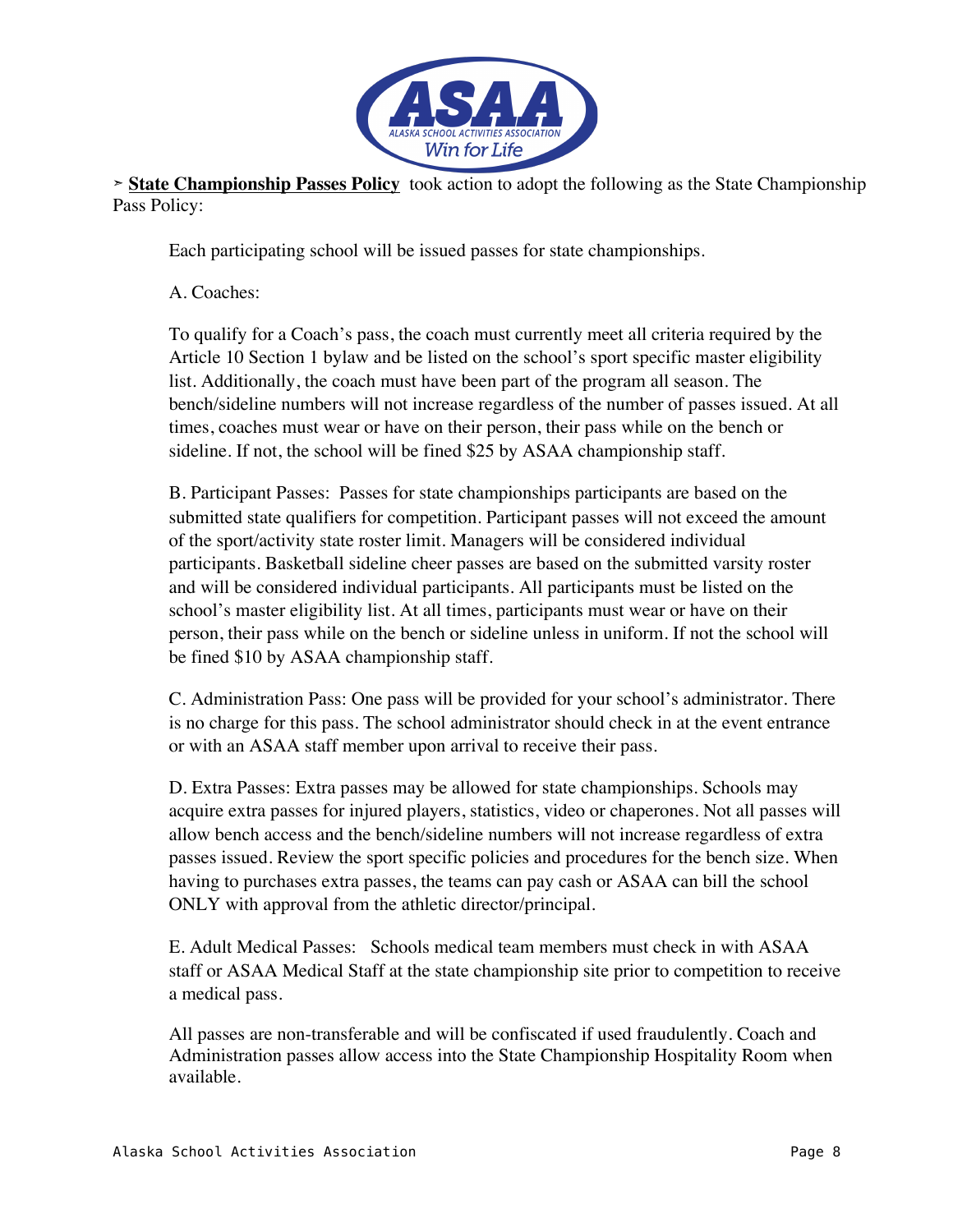

Motioned by Region 4, seconded by Region 3 (Carried - Unanimous Consent)

➣ **3A Basketball Berths:** motioned to change the allotment of 3A Basketball Berths to: The four conference champions plus top four WPI not already qualified.

Motioned by Region 5 (motion died for lack of a second)

➣ **Sports Medicine Recommendations** took action to amend the Article 10 Section 1 Qualification of Athletic Coaches Bylaw to require training in Sudden Cardiac Arrest and to required schools to annually provide to the student/parent written information on the nature and risk of SCA.

Motioned by Region 5, seconded by AASA (Carried - Unanimous Consent)

➣ **Article 7 Section 7 Definition of Practice** took action to amend the Article 7 Section 7.A Bylaw to read:

### **Section 7 - Practice**

A. All players must have ten (10) separate days of physical practice in the same sport activity prior to the 1st day of competition. **For purposes of this bylaw, a "practice is defined as a regularly scheduled team physical activity designed for the preparation of athletes for the sports season and conducted under the supervision of a certified school coach during the season established by the Board of Directors. In order to qualify as a practice the student must participate in at least an hour of physical activity.**

Motioned by Region 4, seconded by AASB (Carried – Unanimous Consent)

➣ **Hall of Fame Committee** took action to appoint Patrick Callahan as the Region 1 Representative to the Hall of Fame Select Committee.

Motioned by Region 1, seconded by AASB (Carried – Unanimous Consent)

➣ **Wrestling Seeding Committee** motioned to create a Wrestling Seeding Committee to review the seeding done by Trackwrestling. The committee has the authority to change the seeds if warranted. The ASAA will chose the committee from recommendation from the Wrestling Activities Committee.

Motioned by Region 5, seconded by Region 1 (Carried – Unanimous Consent)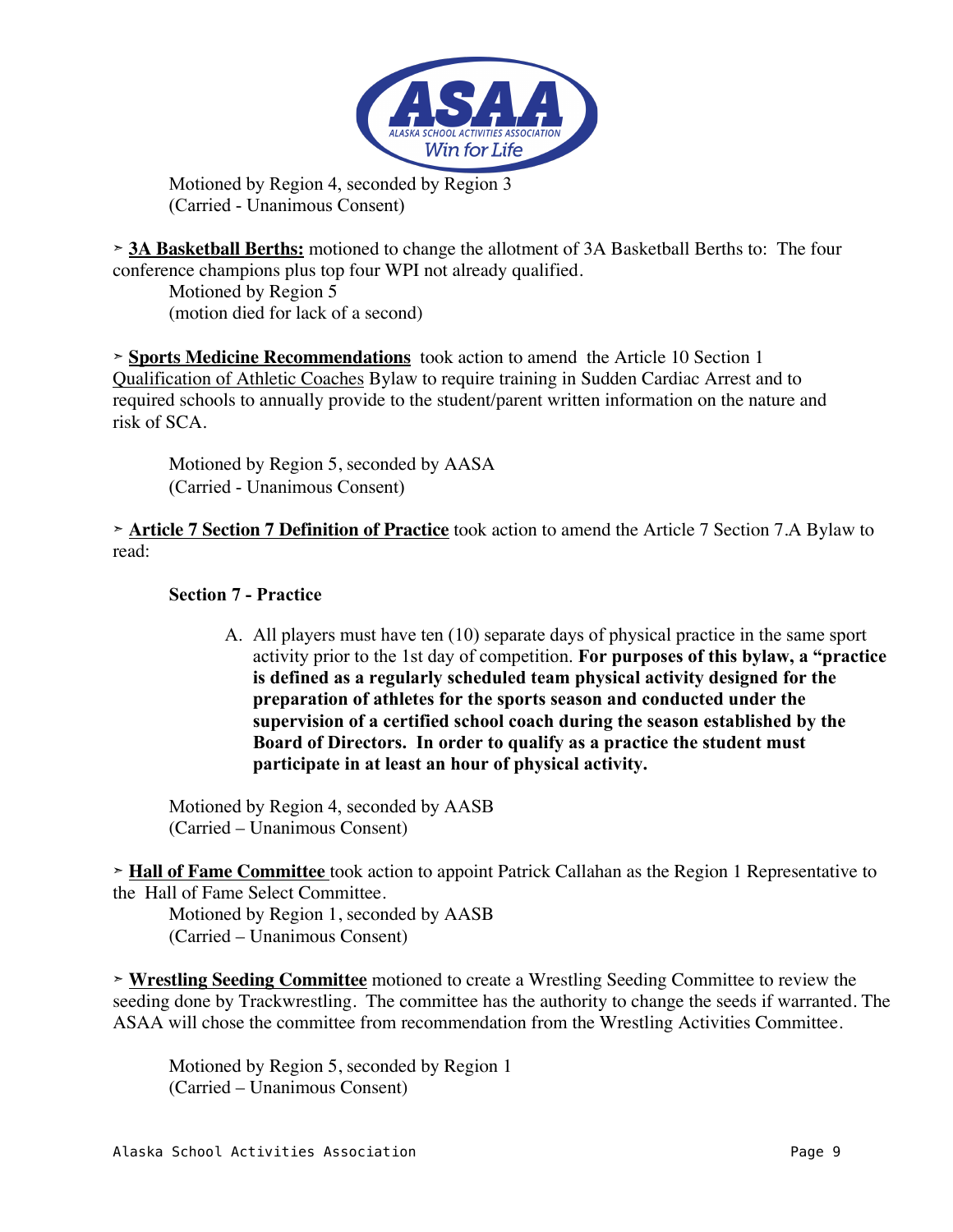

- ➣ **Wrestling Seeding Criteria:** motioned to add the following to the wrestling seeding criteria:
	- 1. Strength of Schedule
	- 2. Winning Percentage against seedable wrestlers
	- 3. Returning State Placer.

with the exact order of seeding criteria to be determined later.

Motioned by Region 5, seconded by Region 1 (Carried – Unanimous Consent)

- ➣ **Wrestling State Policy Additions:** motioned to adopt the following as wrestling policies:
	- 1. To automatically move up seeds and redraw the bracket if a seeded wrestler does not make weight, etc, or if there are uneven "byes" in the bracket.
	- 2. To automatically award "pin points" for wrestlers wrestling a teammate in the state tournament.

Motioned by Region 3, seconded by Region 1 (Carried – Unanimous Consent)

➣ **Wrestling Weigh-in Procedues:** motioned to require wrestlers to weigh-in an authorized uniform with undergarments with a half pound allowance.

Motioned by Region 1, seconded by Region 4 (Carried – Unanimous Consent)

➣ **State Titling:** took action adopt the following as the ASAA State Titling Policy:

- When an activity has two classifications the titling shall be Division I and Division II.
- When the activity has three classification the titling shall be Division I, Division II and Division III.
- Basketball will be classified as 1A, 2A, 3A and 4A
- Volleyball will be classified as Mix Six, 2A, 3A and 4A
- Single Classification Activities will use the activity title.

Motioned by Region 5, seconded by AASB (Carried – Unanimous Consent)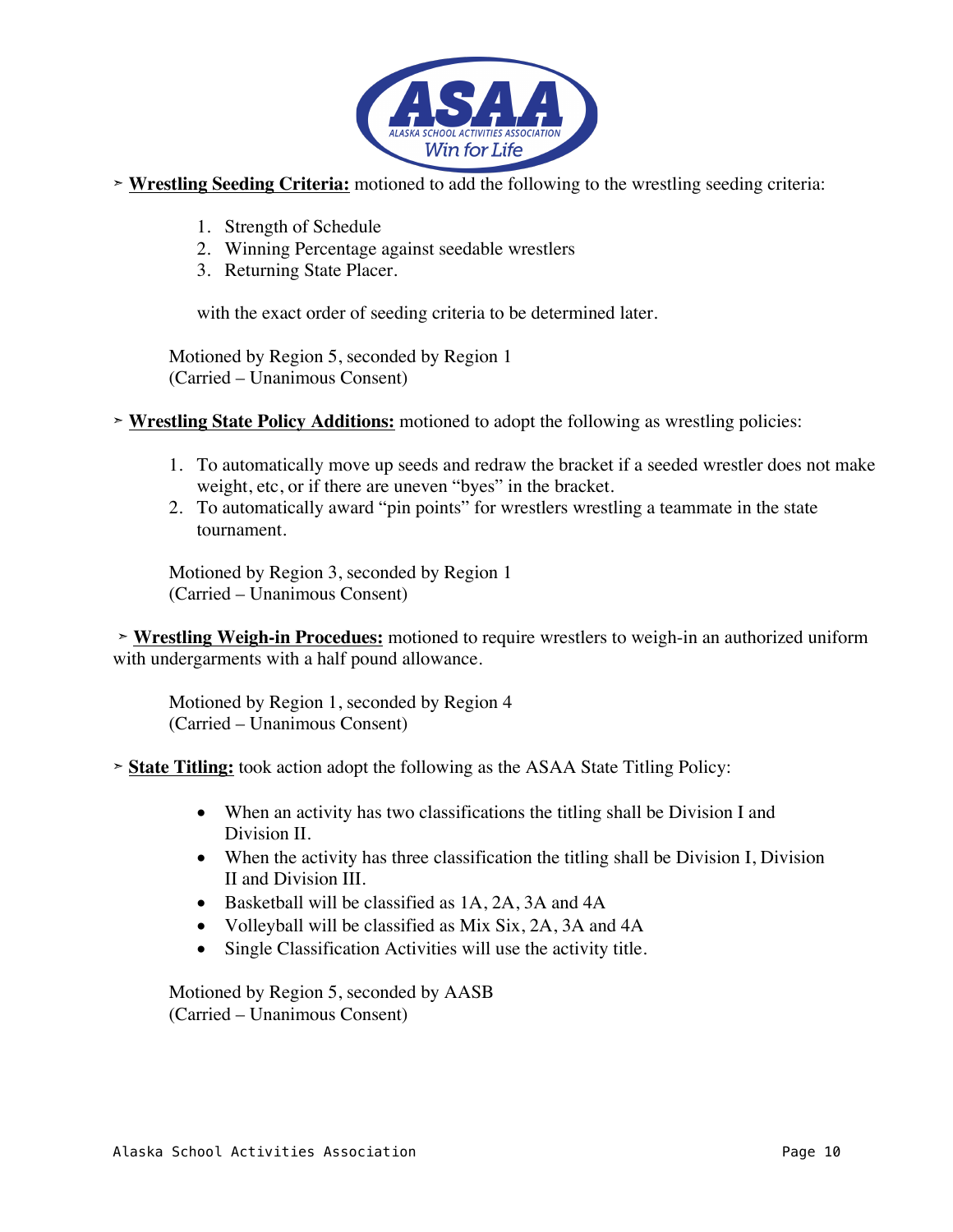

➣ **Cordova Regional Placement** took action approve Cordova School District's request to move from Region 3 to Region 2.

Motioned by Region 2, seconded by AASA (Carried – Unanimous Consent)

➣ **Soccer Classifications** took action split Soccer into a two classification activity with schools having an enrollments of 851 or higher playing at Division 1 and schools with enrollments of 850 or less playing at the Division II level. Berth for the conferences to be determined at a later date.

Motioned by Region 3, seconded by Region 5 (Carried – Unanimous Consent)

➣ **Baseball Pitch Count Policy:** took action to add the following to the ASAA pitch count rule:

- **Mandatory one day rest** (or more if the second day pitch count dictates) for any pitcher that pitches two consecutive days. A pitcher will rest one day even if they pitched less than 30 pitches during each of the previous two days.
- **Game Day Tracking System:** A game-day tracking system recorded by each school during the contest will be shared by each head coach prior to leaving the facility. **Schools are responsible** for keeping pitch count forms on file throughout the season for all pitchers used. These forms are NOT to be sent to the ASAA unless there is a suspended/protested game. (ASAA has posted on its website a recommended form for game day tracking).

Motioned by Region 5, seconded by Region 3 (Carried – Unanimous Consent)

➣ **Executive Director Contract:** took action to offer a revised three year contract to Billy Strickland beginning August 1, 2017 and ending July 31, 2020.

Motioned by Region 4, seconded by AASB (Carried – Unanimous Consent)

➣ **Western Conference Cross Country:** took action create the Western Conference Cross Country Conference. The schools of Nome-Beltz, Kotzebue and Bethel Regional will compete in the race with the top team and top eight runners (not on the winning team) qualifying for the State Tournament. The LKSD conference berths will be contribute 5 berths, the NWABSD conference contribute 4 and Nome will contribute all 6 of their berths to the new conference.

Motioned by Region 1, seconded by AASA (Carried – Unanimous Consent)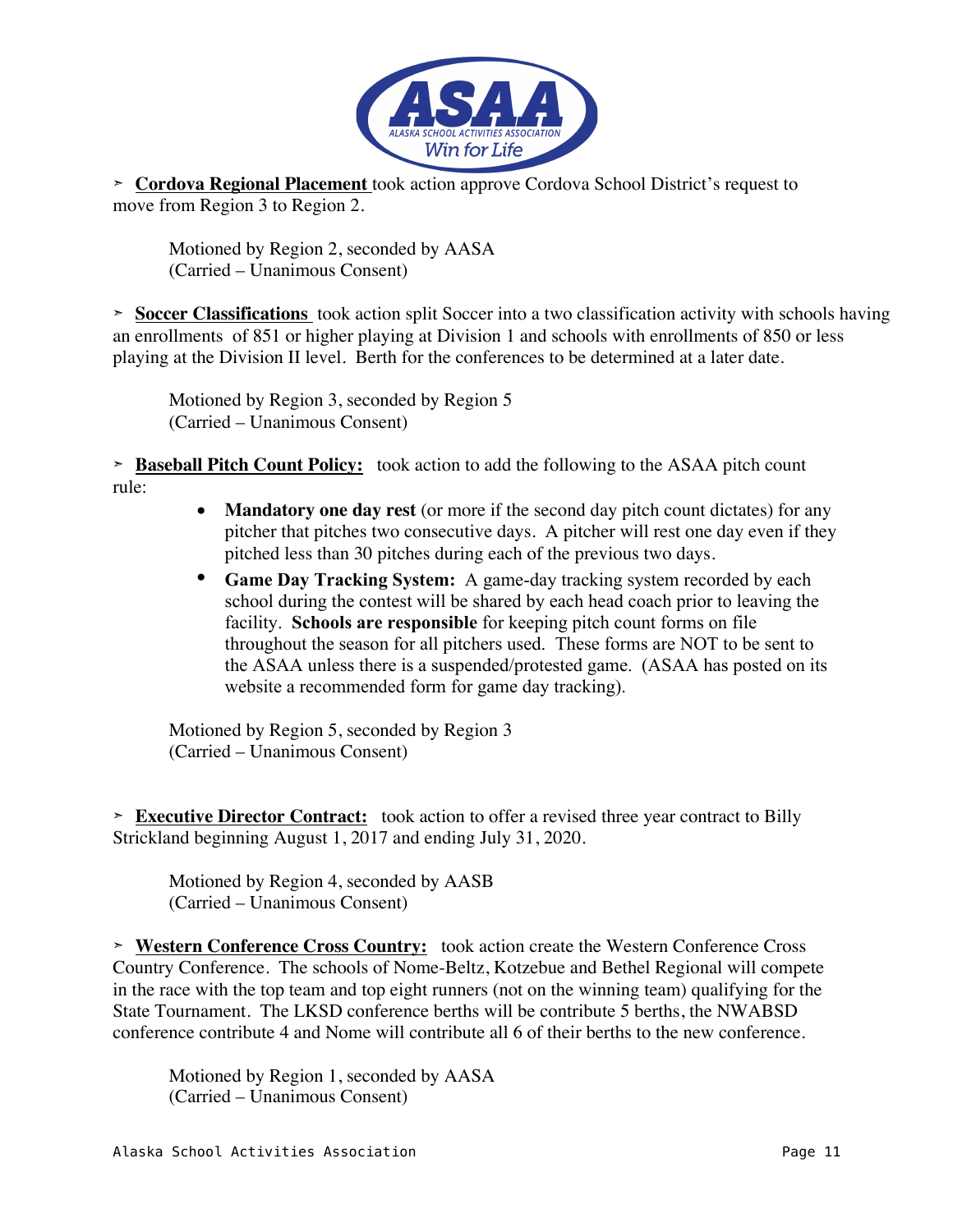

➣ **Bethel Swimming Conference Placement:** took action to place Bethel Regional High School in the Mid-Alaska Conference for the activity of Swim & Dive.

Motioned by Region 1, seconded by Region 3 (Carried – Unanimous Consent)

➣ **Basketball first contest date:** took action change the first contest date for the activity of basketball to Wednesday, December 13, 2017 for the 2017-18 school year.

Motioned by Region 1, seconded by AASA (Carried – Unanimous Consent)

➣ **Gold Life Time Passes:** motioned to accept the nomination from the five Regions for of the individuals to receive the ASAA Gold Lifetime Pass. Region 6 will make their nomination during the May teleconference.

Motioned by Region 1, seconded by AASB (Carried – Unanimous Consent)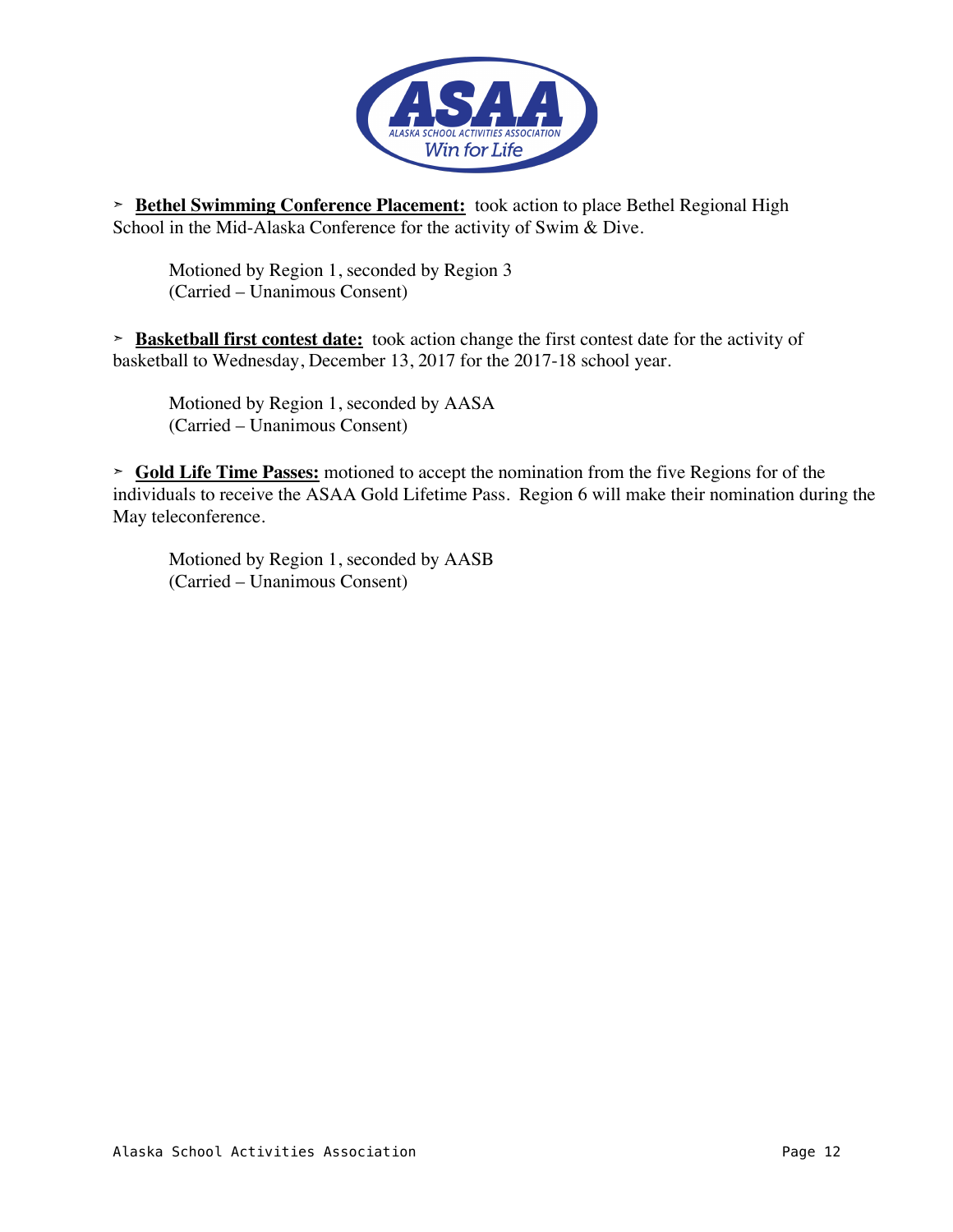

**Discussion Items –** The BOD discussed the following items:

➣ **Out of Season Policy "Dead Period:** Reviewed a proposal to change the existing policy to incorporate a "dead period" for weeks before and of  $4<sup>th</sup>$  of July. Concerns were raised about the ability to still "fund raise" during this time period, impact on American Legion baseball, comp soccer and USA Wrestling events. The proposed policy is:

DEAD WEEKS. All ASAA member schools will observe an annual mandatory two-week athletic dead period running the week prior to July 4th and the week of July 4th. During this time coaches (paid or volunteers) shall be prohibited from engaging in any type of activity involving student athletes whether it be practice, training, weight lifting, competition, or travel. Further, school athletic facilities will be closed to student athletes during this period. Schools that have the only facilities in the community may allow the community to use the school facilities during the dead period as long as no school teams are playing and no school coaches are coaching the teams.

➣ **Review of ASAA bylaws and policies in current financial times:** discussed the need to review all ASAA policies and bylaws to determine if they are still the most appropriate systems in regards to school finances. This would include: classification, conferences, state qualifications, and other such topics.

➣ **Football Scheduling:** discussed having the "off the road system" schools offer a flat amount as opposed to a certain number of tickets to schools schedule to play "off the road system."

➣ **Division II Wrestling Berths:** discussed a proposal to change the Wrestling berths to 2 per each conference with 4 at-large berths as determined by the use of the State Seeding Criteria. Region 5 and Region 3 felt the current system was best based on numbers of wrestlers attending their conference tournament, but could consider dropping 1 berth.

➣ **Girls Wrestling:** discussed the need to improve the tournament by going to assigned berths. Currently there are 10 conference as the activity only has one classification. The Staff believes the Southeast Tournament could easily combine, but would need to "merge" two more conferences in order to get to the desired number of 8. If that were achieved, then each conference would be awarded two berths. The staff will bring a proposal to the Board in October after consulting with the Wrestling Coaches Committee.

➣ **FY 18 Draft Budgets:** reviewed and discussed the draft budget proposals from AASA and AASG.

➣ **World Language Date:** discussed changing the dates of the World Language Declamation event due to a conflict with DDF and Nordic Ski.

➣ **Hockey Reclassification:** discussed changing the enrollment number for Division II hockey (formerly known as Greatland) from 500 to 850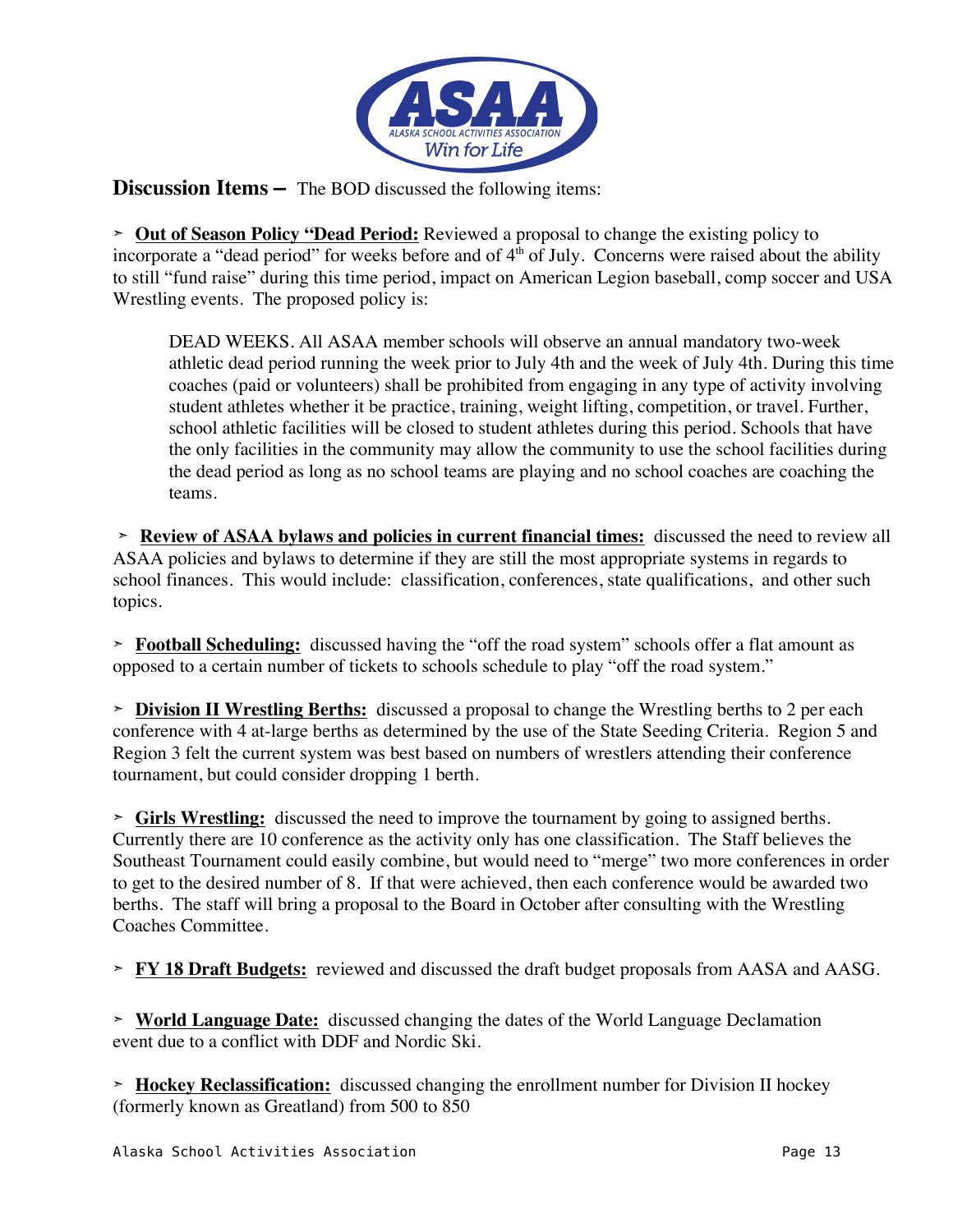

➣ **Reclassification Notices:** discussed letters sent to the following schools regarding changes to their current classification. School have until September 15, 2017 to appel the changes or to "opt up".

Schools with increasing enrollments:

Davis-Ramoth 1A to 2A Chief Paul Memorial 1A to 2A Scammon Bay 1A to 2A Petersburg 2A to 3A

Schools with decreasing enrollments:

Frank Degnan 2A to 1A Bristol Bay 2A to 1A Tikigaq 2A to 1A Tok 2A to 1A Kenai 4A to 3A

➣ **Nordic Ski Relay Race Length:** discussed a request by the Nordic Ski Association to run both the boys and girls races over the same 5K course. Currently the girl's race is a 3K. Feedback from several Regions was not supportive of this request.

➣ **Music Copyright Issues:** discussed concerns regarding possible music copyright violations in how cheer squad prepare their music for events.

➣ **School Co-op Request:** discussed the request from the Juneau School District to allow Juneau-Douglas High School to co-op with Thunder Mt. High School in the activities of DDF, Tennis and Wrestling. Also discusses Fairbanks Northstar Borough School Districts bringing a proposal to allow Effie and Hutchison to co-op with other member schools.